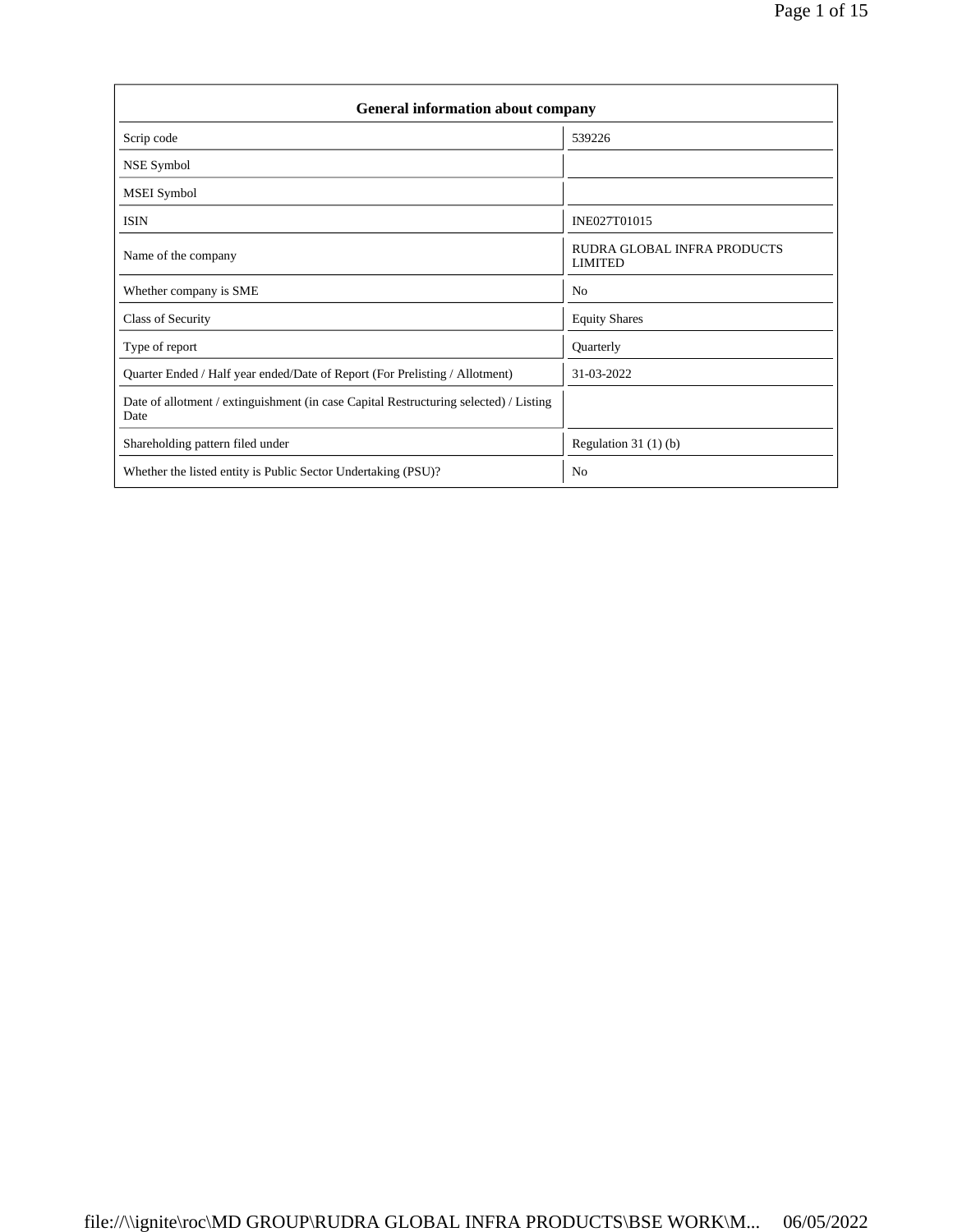|                | <b>Declaration</b>                                                                        |                |                                |                       |                             |  |  |  |  |  |
|----------------|-------------------------------------------------------------------------------------------|----------------|--------------------------------|-----------------------|-----------------------------|--|--|--|--|--|
| Sr.<br>No.     | Particular                                                                                | Yes/No         | Promoter and<br>Promoter Group | Public<br>shareholder | Non Promoter-<br>Non Public |  |  |  |  |  |
|                | Whether the Listed Entity has issued any partly paid<br>up shares?                        | N <sub>0</sub> | N <sub>0</sub>                 | N <sub>0</sub>        | N <sub>0</sub>              |  |  |  |  |  |
| $\overline{2}$ | Whether the Listed Entity has issued any Convertible<br>Securities?                       | N <sub>o</sub> | N <sub>0</sub>                 | N <sub>0</sub>        | N <sub>0</sub>              |  |  |  |  |  |
| 3              | Whether the Listed Entity has issued any Warrants?                                        | N <sub>0</sub> | N <sub>0</sub>                 | N <sub>0</sub>        | N <sub>o</sub>              |  |  |  |  |  |
| $\overline{4}$ | Whether the Listed Entity has any shares against<br>which depository receipts are issued? | N <sub>0</sub> | N <sub>0</sub>                 | N <sub>0</sub>        | N <sub>0</sub>              |  |  |  |  |  |
| 5              | Whether the Listed Entity has any shares in locked-in?                                    | Yes            | Yes                            | No                    | No                          |  |  |  |  |  |
| 6              | Whether any shares held by promoters are pledge or<br>otherwise encumbered?               | N <sub>0</sub> | N <sub>0</sub>                 |                       |                             |  |  |  |  |  |
| 7              | Whether company has equity shares with differential<br>voting rights?                     | N <sub>o</sub> | N <sub>0</sub>                 | No                    | N <sub>0</sub>              |  |  |  |  |  |
| 8              | Whether the listed entity has any significant beneficial<br>owner?                        | N <sub>0</sub> |                                |                       |                             |  |  |  |  |  |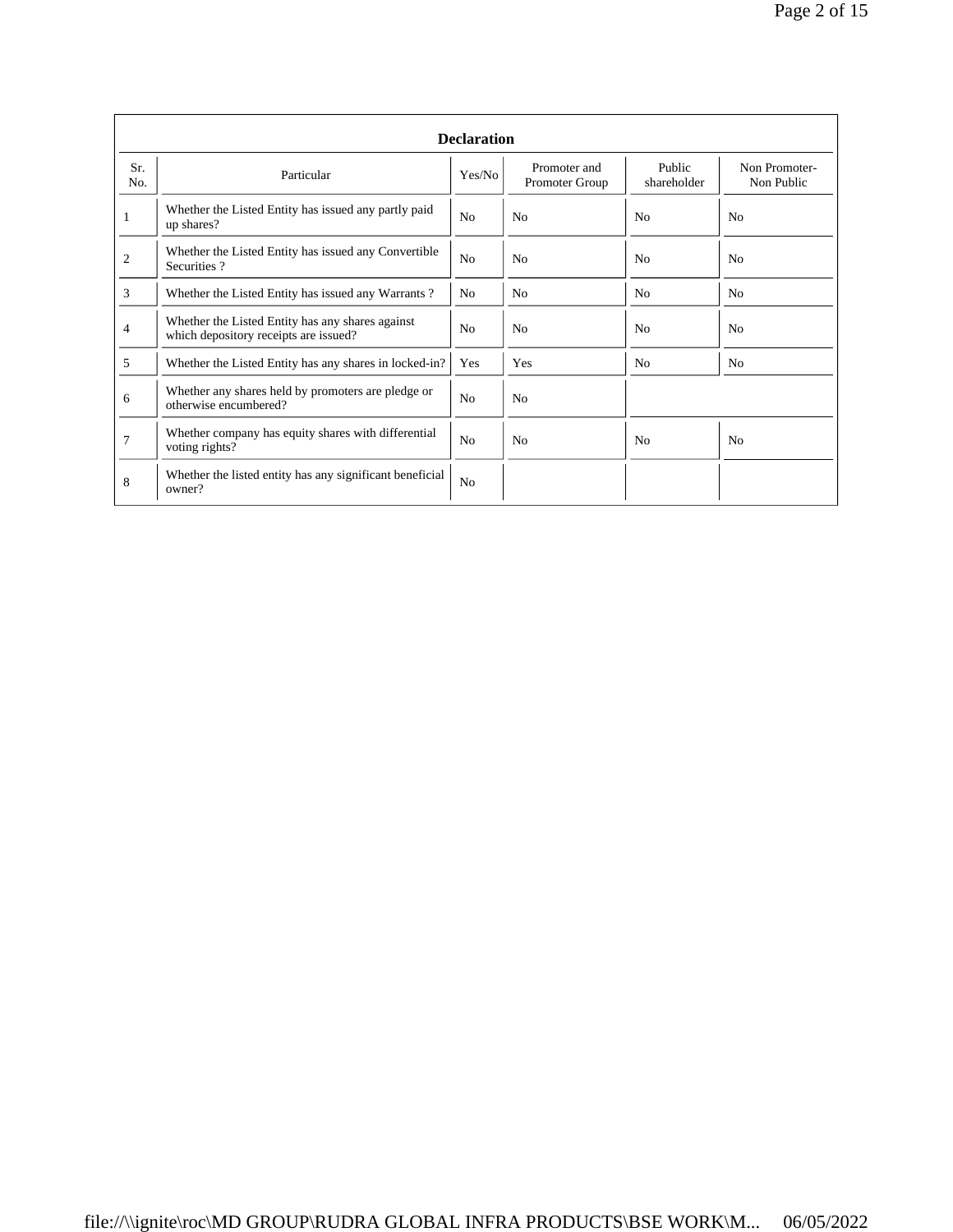|                   | Table I - Summary Statement holding of specified securities |                                  |                                                            |                                 |                                                        |                                                       |                                                                                                                                  |                                                                  |               |          |                                 |
|-------------------|-------------------------------------------------------------|----------------------------------|------------------------------------------------------------|---------------------------------|--------------------------------------------------------|-------------------------------------------------------|----------------------------------------------------------------------------------------------------------------------------------|------------------------------------------------------------------|---------------|----------|---------------------------------|
| Category<br>$($ I |                                                             | Nos. Of<br>shareholders<br>(III) | No. of<br>fully paid<br>up equity<br>shares<br>held $(IV)$ | No.<br><b>Of</b><br>Partly      | No. Of                                                 | Total nos.                                            | Shareholding<br>as a % of<br>total no. of<br>shares<br>(calculated<br>as per<br>SCRR,<br>1957) (VIII)<br>As a % of<br>$(A+B+C2)$ | Number of Voting Rights held in each<br>class of securities (IX) |               |          |                                 |
|                   | Category<br>of<br>shareholder                               |                                  |                                                            | paid-<br>up                     | shares<br>underlying<br>Depository<br>Receipts<br>(VI) | shares<br>held<br>$(VII) =$<br>$(IV)+(V)$<br>$+ (VI)$ |                                                                                                                                  | No of Voting (XIV) Rights                                        |               |          |                                 |
|                   | (II)                                                        |                                  |                                                            | equity<br>shares<br>held<br>(V) |                                                        |                                                       |                                                                                                                                  | Class eg:<br>X                                                   | Class<br>eg:y | Total    | Total as<br>a % of<br>$(A+B+C)$ |
| (A)               | Promoter<br>&<br>Promoter<br>Group                          | $\overline{7}$                   | 18283682                                                   |                                 |                                                        | 18283682                                              | 72.88                                                                                                                            | 18283682                                                         |               | 18283682 | 72.88                           |
| (B)               | Public                                                      | 1619                             | 6802275                                                    |                                 |                                                        | 6802275                                               | 27.12                                                                                                                            | 6802275                                                          |               | 6802275  | 27.12                           |
| (C)               | Non<br>Promoter-<br>Non Public                              |                                  |                                                            |                                 |                                                        |                                                       |                                                                                                                                  |                                                                  |               |          |                                 |
| (C1)              | <b>Shares</b><br>underlying<br><b>DRs</b>                   |                                  |                                                            |                                 |                                                        |                                                       |                                                                                                                                  |                                                                  |               |          |                                 |
| (C2)              | Shares held<br>by<br>Employee<br><b>Trusts</b>              |                                  |                                                            |                                 |                                                        |                                                       |                                                                                                                                  |                                                                  |               |          |                                 |
|                   | Total                                                       | 1626                             | 25085957                                                   |                                 |                                                        | 25085957                                              | 100                                                                                                                              | 25085957                                                         |               | 25085957 | 100                             |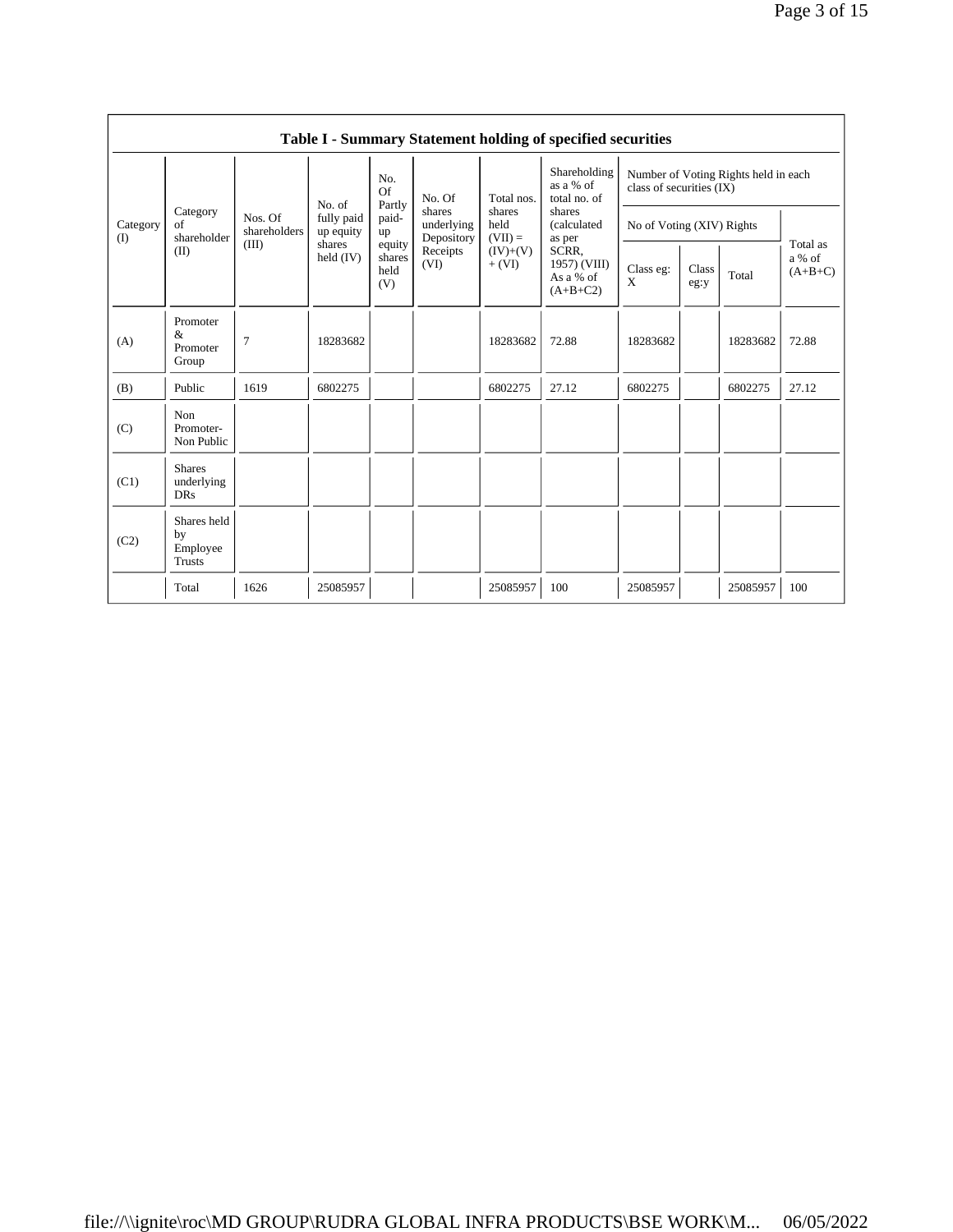|                 | Table I - Summary Statement holding of specified securities |                                                                                                                                                                         |                                                                   |                                                                                                |                                                                                            |                                                         |            |                                                                               |                                           |                            |
|-----------------|-------------------------------------------------------------|-------------------------------------------------------------------------------------------------------------------------------------------------------------------------|-------------------------------------------------------------------|------------------------------------------------------------------------------------------------|--------------------------------------------------------------------------------------------|---------------------------------------------------------|------------|-------------------------------------------------------------------------------|-------------------------------------------|----------------------------|
| Category<br>(I) | Category<br>of<br>shareholder<br>(II)                       | No. Of<br>No. of<br><b>Shares</b><br><b>Shares</b><br>Underlying<br>Underlying<br>Outstanding<br>Outstanding<br>convertible<br>Warrants<br>securities<br>$(X_i)$<br>(X) |                                                                   | No. Of<br><b>Shares</b><br>Underlying<br>Outstanding                                           | Shareholding,<br>as a %<br>assuming full<br>conversion of<br>convertible<br>securities (as | Number of<br>Locked in<br>shares $(XII)$                |            | Number of<br><b>Shares</b><br>pledged or<br>otherwise<br>encumbered<br>(XIII) |                                           | Number of<br>equity shares |
|                 |                                                             |                                                                                                                                                                         | convertible<br>securities<br>and No. Of<br>Warrants<br>$(Xi)$ (a) | a percentage<br>of diluted<br>share capital)<br>$(XI)=(VII)+$<br>$(X)$ As a % of<br>$(A+B+C2)$ | No. $(a)$                                                                                  | As a<br>$%$ of<br>total<br><b>Shares</b><br>held<br>(b) | No.<br>(a) | As a<br>$%$ of<br>total<br><b>Shares</b><br>held<br>(b)                       | held in<br>dematerialized<br>form $(XIV)$ |                            |
| (A)             | Promoter<br>$\&$<br>Promoter<br>Group                       |                                                                                                                                                                         |                                                                   |                                                                                                | 72.88                                                                                      | 299475                                                  | 1.64       |                                                                               |                                           | 18283682                   |
| (B)             | Public                                                      |                                                                                                                                                                         |                                                                   |                                                                                                | 27.12                                                                                      |                                                         |            |                                                                               |                                           | 6802260                    |
| (C)             | Non<br>Promoter-<br>Non Public                              |                                                                                                                                                                         |                                                                   |                                                                                                |                                                                                            |                                                         |            |                                                                               |                                           |                            |
| (C1)            | <b>Shares</b><br>underlying<br><b>DRs</b>                   |                                                                                                                                                                         |                                                                   |                                                                                                |                                                                                            |                                                         |            |                                                                               |                                           |                            |
| (C2)            | Shares held<br>by<br>Employee<br>Trusts                     |                                                                                                                                                                         |                                                                   |                                                                                                |                                                                                            |                                                         |            |                                                                               |                                           |                            |
|                 | Total                                                       |                                                                                                                                                                         |                                                                   |                                                                                                | 100                                                                                        | 299475                                                  | 1.19       |                                                                               |                                           | 25085942                   |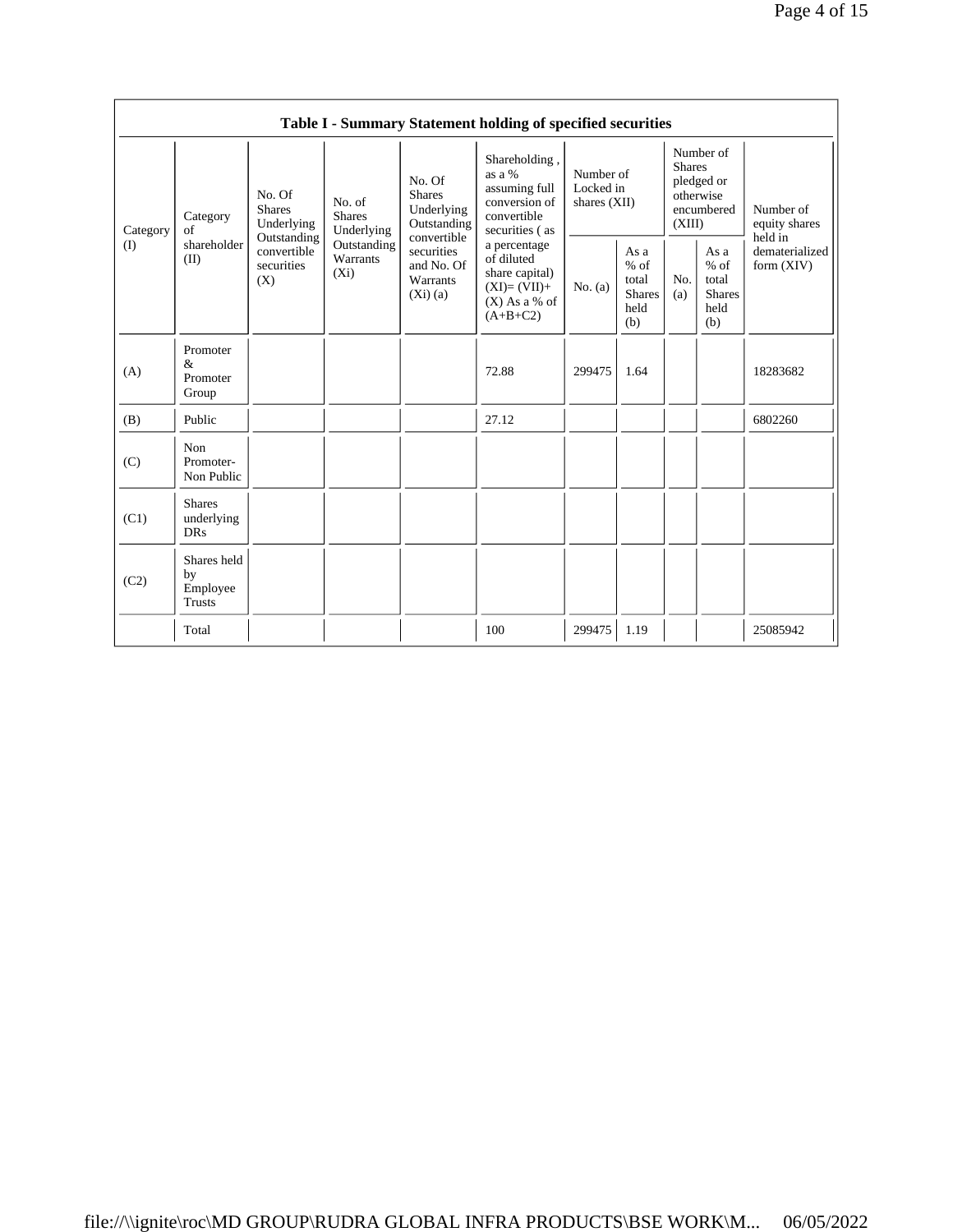|                                                                                                | Table II - Statement showing shareholding pattern of the Promoter and Promoter Group                                |                                                                                      |                                                  |                                 |                                    |                             |                                                                                     |                           |               |                                      |                                 |
|------------------------------------------------------------------------------------------------|---------------------------------------------------------------------------------------------------------------------|--------------------------------------------------------------------------------------|--------------------------------------------------|---------------------------------|------------------------------------|-----------------------------|-------------------------------------------------------------------------------------|---------------------------|---------------|--------------------------------------|---------------------------------|
|                                                                                                |                                                                                                                     |                                                                                      | No. of                                           | No.<br>Of<br>Partly             | No. Of                             | Total nos.                  | Shareholding<br>as a % of<br>total no. of                                           | class of securities (IX)  |               | Number of Voting Rights held in each |                                 |
| Sr.                                                                                            | Category &<br>Name of the<br>Shareholders (I)                                                                       | Nos. Of<br>shareholders<br>(III)                                                     | fully paid<br>up equity<br>shares<br>held $(IV)$ | paid-<br>up                     | shares<br>underlying<br>Depository | shares<br>held<br>$(VII) =$ | shares<br>(calculated<br>as per<br>SCRR,<br>1957) (VIII)<br>As a % of<br>$(A+B+C2)$ | No of Voting (XIV) Rights |               |                                      | Total<br>as a %                 |
|                                                                                                |                                                                                                                     |                                                                                      |                                                  | equity<br>shares<br>held<br>(V) | Receipts<br>(VI)                   | $(IV)+(V)$<br>$+ (VI)$      |                                                                                     | Class eg:<br>X            | Class<br>eg:y | Total                                | of<br>Total<br>Voting<br>rights |
| A                                                                                              |                                                                                                                     | Table II - Statement showing shareholding pattern of the Promoter and Promoter Group |                                                  |                                 |                                    |                             |                                                                                     |                           |               |                                      |                                 |
| (1)                                                                                            | Indian                                                                                                              |                                                                                      |                                                  |                                 |                                    |                             |                                                                                     |                           |               |                                      |                                 |
| (a)                                                                                            | Individuals/Hindu<br>undivided Family                                                                               | $\tau$                                                                               | 18283682                                         |                                 |                                    | 18283682                    | 72.88                                                                               | 18283682                  |               | 18283682                             | 72.88                           |
| Sub-Total<br>(A)(1)                                                                            |                                                                                                                     | 7                                                                                    | 18283682                                         |                                 |                                    | 18283682                    | 72.88                                                                               | 18283682                  |               | 18283682                             | 72.88                           |
| (2)                                                                                            | Foreign                                                                                                             |                                                                                      |                                                  |                                 |                                    |                             |                                                                                     |                           |               |                                      |                                 |
| Total<br>Shareholding<br>of Promoter<br>and<br>Promoter<br>Group $(A)=$<br>$(A)(1)+(A)$<br>(2) |                                                                                                                     | 7                                                                                    | 18283682                                         |                                 |                                    | 18283682                    | 72.88                                                                               | 18283682                  |               | 18283682                             | 72.88                           |
| B                                                                                              | Table III - Statement showing shareholding pattern of the Public shareholder                                        |                                                                                      |                                                  |                                 |                                    |                             |                                                                                     |                           |               |                                      |                                 |
| (1)                                                                                            | Institutions                                                                                                        |                                                                                      |                                                  |                                 |                                    |                             |                                                                                     |                           |               |                                      |                                 |
| (3)                                                                                            | Non-institutions                                                                                                    |                                                                                      |                                                  |                                 |                                    |                             |                                                                                     |                           |               |                                      |                                 |
| (a(i))                                                                                         | Individuals -<br>i.Individual<br>shareholders<br>holding nominal<br>share capital up<br>to Rs. 2 lakhs.             | 1550                                                                                 | 958455                                           |                                 |                                    | 958455                      | 3.82                                                                                | 958455                    |               | 958455                               | 3.82                            |
| (a(ii))                                                                                        | Individuals - ii.<br>Individual<br>shareholders<br>holding nominal<br>share capital in<br>excess of Rs. 2<br>lakhs. | 41                                                                                   | 4038182                                          |                                 |                                    | 4038182                     | 16.1                                                                                | 4038182                   |               | 4038182                              | 16.1                            |
| (e)                                                                                            | Any Other<br>(specify)                                                                                              | 28                                                                                   | 1805638                                          |                                 |                                    | 1805638                     | 7.2                                                                                 | 1805638                   |               | 1805638                              | 7.2                             |
| Sub-Total<br>(B)(3)                                                                            |                                                                                                                     | 1619                                                                                 | 6802275                                          |                                 |                                    | 6802275                     | 27.12                                                                               | 6802275                   |               | 6802275                              | 27.12                           |
| <b>Total Public</b><br>Shareholding<br>$(B)=(B)(1)+$<br>$(B)(2)+(B)$<br>(3)                    |                                                                                                                     | 1619                                                                                 | 6802275                                          |                                 |                                    | 6802275                     | 27.12                                                                               | 6802275                   |               | 6802275                              | 27.12                           |
| $\mathbf C$                                                                                    | Table IV - Statement showing shareholding pattern of the Non Promoter- Non Public shareholder                       |                                                                                      |                                                  |                                 |                                    |                             |                                                                                     |                           |               |                                      |                                 |
| Total<br>$(A+B+C2)$                                                                            |                                                                                                                     | 1626                                                                                 | 25085957                                         |                                 |                                    | 25085957                    | 100                                                                                 | 25085957                  |               | 25085957                             | 100                             |
| Total<br>$(A+B+C)$                                                                             |                                                                                                                     | 1626                                                                                 | 25085957                                         |                                 |                                    | 25085957                    | 100                                                                                 | 25085957                  |               | 25085957                             | 100                             |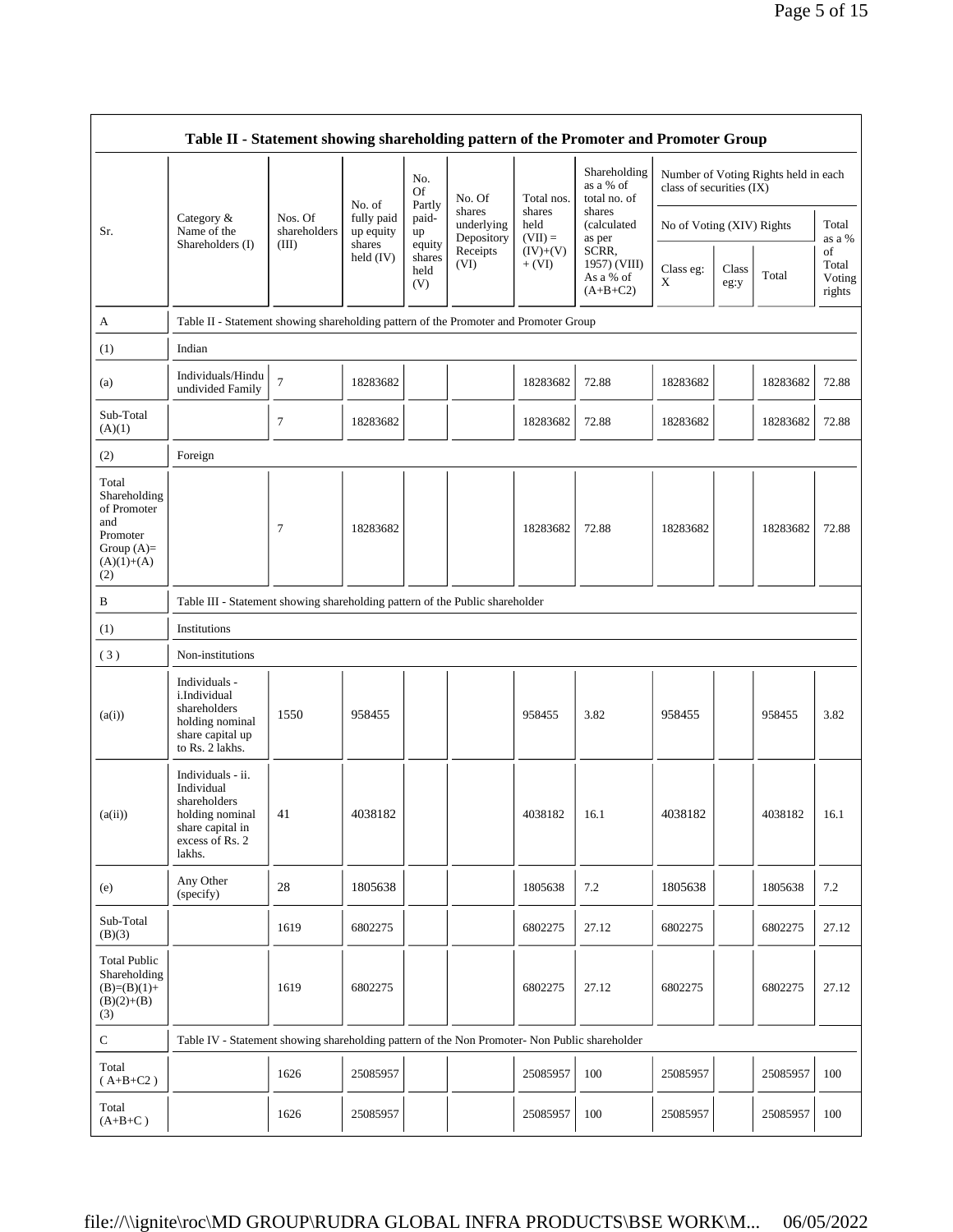| Table II - Statement showing shareholding pattern of the Promoter and Promoter Group    |                                                                                                                                            |             |                                                                     |                                                                                                                                                                                      |                                        |                                                         |                                                                               |                                                    |                                       |
|-----------------------------------------------------------------------------------------|--------------------------------------------------------------------------------------------------------------------------------------------|-------------|---------------------------------------------------------------------|--------------------------------------------------------------------------------------------------------------------------------------------------------------------------------------|----------------------------------------|---------------------------------------------------------|-------------------------------------------------------------------------------|----------------------------------------------------|---------------------------------------|
| Sr.                                                                                     | No. Of<br>No. of<br><b>Shares</b><br><b>Shares</b><br>Underlying<br>Outstanding<br>convertible<br>Warrants<br>securities<br>$(X_i)$<br>(X) | Underlying  | No. Of<br><b>Shares</b><br>Underlying<br>Outstanding<br>convertible | Shareholding, as<br>a % assuming<br>full conversion<br>of convertible<br>securities (as a<br>percentage of<br>diluted share<br>capital) (XI)=<br>$(VII)+(X)$ As a<br>% of $(A+B+C2)$ | Number of<br>Locked in shares<br>(XII) |                                                         | Number of<br><b>Shares</b><br>pledged or<br>otherwise<br>encumbered<br>(XIII) |                                                    | Number of<br>equity shares<br>held in |
|                                                                                         |                                                                                                                                            | Outstanding | securities and<br>No. Of<br>Warrants<br>$(Xi)$ (a)                  |                                                                                                                                                                                      | No. (a)                                | As a<br>$%$ of<br>total<br><b>Shares</b><br>held<br>(b) | No.<br>(a)                                                                    | As a %<br>of total<br><b>Shares</b><br>held<br>(b) | dematerialized<br>form $(XIV)$        |
| A                                                                                       |                                                                                                                                            |             |                                                                     | Table II - Statement showing shareholding pattern of the Promoter and Promoter Group                                                                                                 |                                        |                                                         |                                                                               |                                                    |                                       |
| (1)                                                                                     | Indian                                                                                                                                     |             |                                                                     |                                                                                                                                                                                      |                                        |                                                         |                                                                               |                                                    |                                       |
| (a)                                                                                     |                                                                                                                                            |             |                                                                     | 72.88                                                                                                                                                                                | 299475                                 | 1.64                                                    |                                                                               |                                                    | 18283682                              |
| Sub-Total (A)<br>(1)                                                                    |                                                                                                                                            |             |                                                                     | 72.88                                                                                                                                                                                | 299475                                 | 1.64                                                    |                                                                               |                                                    | 18283682                              |
| (2)                                                                                     | Foreign                                                                                                                                    |             |                                                                     |                                                                                                                                                                                      |                                        |                                                         |                                                                               |                                                    |                                       |
| Total<br>Shareholding<br>of Promoter<br>and Promoter<br>Group $(A)=$<br>$(A)(1)+(A)(2)$ |                                                                                                                                            |             |                                                                     | 72.88                                                                                                                                                                                | 299475                                 | 1.64                                                    |                                                                               |                                                    | 18283682                              |
| B                                                                                       |                                                                                                                                            |             |                                                                     | Table III - Statement showing shareholding pattern of the Public shareholder                                                                                                         |                                        |                                                         |                                                                               |                                                    |                                       |
| (1)                                                                                     | Institutions                                                                                                                               |             |                                                                     |                                                                                                                                                                                      |                                        |                                                         |                                                                               |                                                    |                                       |
| (3)                                                                                     | Non-institutions                                                                                                                           |             |                                                                     |                                                                                                                                                                                      |                                        |                                                         |                                                                               |                                                    |                                       |
| (a(i))                                                                                  |                                                                                                                                            |             |                                                                     | 3.82                                                                                                                                                                                 |                                        |                                                         |                                                                               |                                                    | 958440                                |
| (a(ii))                                                                                 |                                                                                                                                            |             |                                                                     | 16.1                                                                                                                                                                                 |                                        |                                                         |                                                                               |                                                    | 4038182                               |
| (e)                                                                                     |                                                                                                                                            |             |                                                                     | 7.2                                                                                                                                                                                  |                                        |                                                         |                                                                               |                                                    | 1805638                               |
| Sub-Total (B)<br>(3)                                                                    |                                                                                                                                            |             |                                                                     | 27.12                                                                                                                                                                                |                                        |                                                         |                                                                               |                                                    | 6802260                               |
| <b>Total Public</b><br>Shareholding<br>$(B)=(B)(1)+$<br>$(B)(2)+(B)(3)$                 |                                                                                                                                            |             |                                                                     | 27.12                                                                                                                                                                                |                                        |                                                         |                                                                               |                                                    | 6802260                               |
| C                                                                                       |                                                                                                                                            |             |                                                                     | Table IV - Statement showing shareholding pattern of the Non Promoter- Non Public shareholder                                                                                        |                                        |                                                         |                                                                               |                                                    |                                       |
| Total<br>$(A+B+C2)$                                                                     |                                                                                                                                            |             |                                                                     | 100                                                                                                                                                                                  | 299475                                 | 1.19                                                    |                                                                               |                                                    | 25085942                              |
| Total<br>$(A+B+C)$                                                                      |                                                                                                                                            |             |                                                                     | 100                                                                                                                                                                                  | 299475                                 | 1.19                                                    |                                                                               |                                                    | 25085942                              |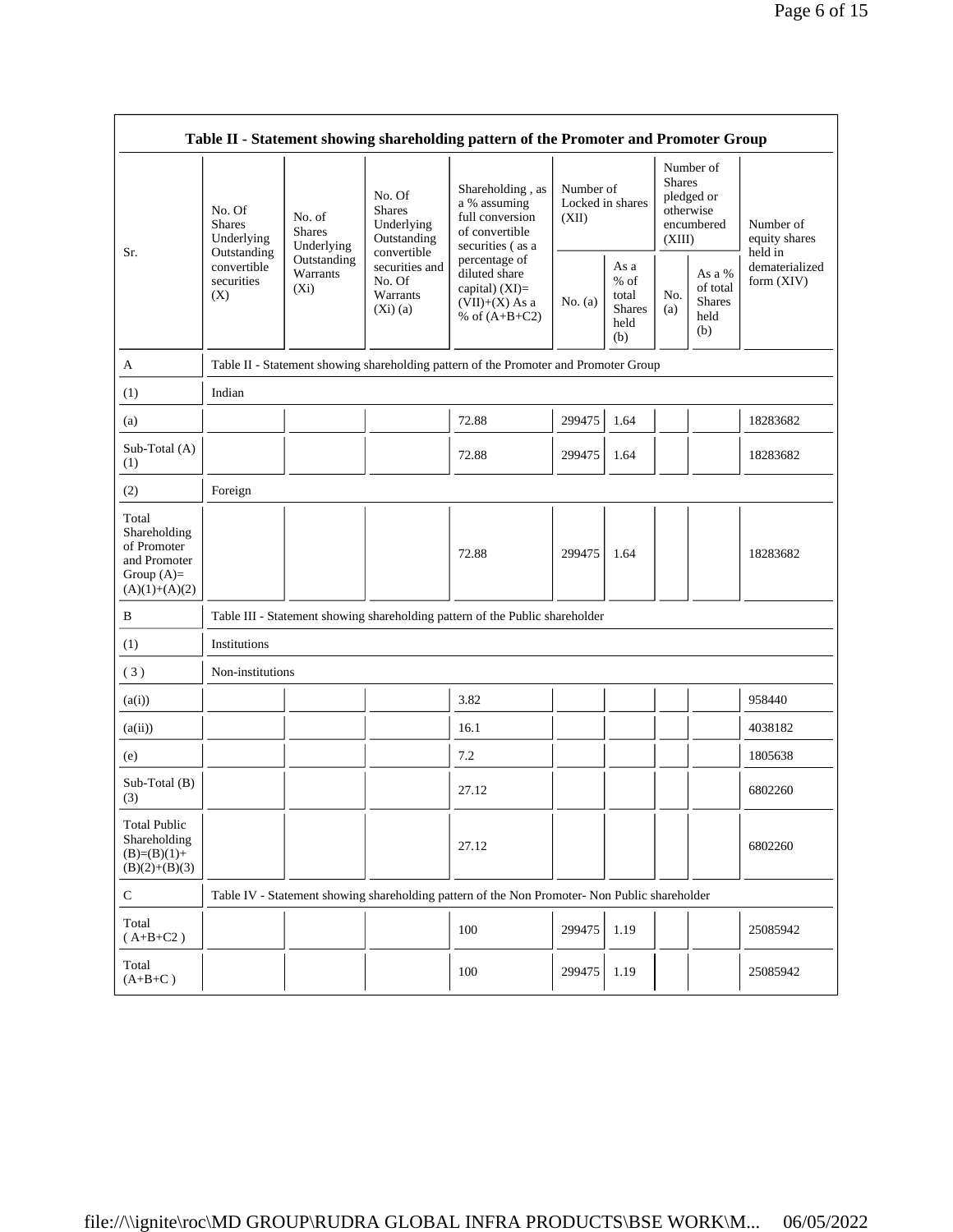|                                                                                                                            | Individuals/Hindu undivided Family    |                                                               |                                                       |                                                |                                                    |                                                |                                              |  |  |  |
|----------------------------------------------------------------------------------------------------------------------------|---------------------------------------|---------------------------------------------------------------|-------------------------------------------------------|------------------------------------------------|----------------------------------------------------|------------------------------------------------|----------------------------------------------|--|--|--|
| Searial No.                                                                                                                | 1                                     | $\overline{c}$                                                | $\mathfrak{Z}$                                        | $\overline{4}$                                 | 5                                                  | 6                                              | $\tau$                                       |  |  |  |
| Name of the<br>Shareholders<br>$\textcircled{1}$                                                                           | <b>ASHOK</b><br><b>GUPTA</b><br>(HUF) | <b>ASHOKKUMAR</b><br><b>GUPTA</b>                             | <b>SHAMARANI</b><br><b>ASHOKKUMAR</b><br><b>GUPTA</b> | <b>SUGANDH</b><br><b>SAHIL</b><br><b>GUPTA</b> | <b>NIKHIL</b><br><b>ASHOKKUMAR</b><br><b>GUPTA</b> | <b>SHRISHTI</b><br>NIKHILKUMAR<br><b>GUPTA</b> | <b>SAHIL</b><br><b>ASHOK</b><br><b>GUPTA</b> |  |  |  |
| PAN $(II)$                                                                                                                 | AAFHA6411G                            | AEZPG7879N                                                    | AEZPG7903B                                            | AFGPL1612Q                                     | AGZPG5700E                                         | AKLPA2067N                                     | ASRPG2108G                                   |  |  |  |
| No. of fully<br>paid up equity<br>shares held<br>(IV)                                                                      | $\overline{7}$                        | 2502775                                                       | 2002960                                               | 985141                                         | 380328                                             | 6773896                                        | 5638575                                      |  |  |  |
| No. Of Partly<br>paid-up equity<br>shares held<br>(V)                                                                      |                                       |                                                               |                                                       |                                                |                                                    |                                                |                                              |  |  |  |
| No. Of shares<br>underlying<br>Depository<br>Receipts (VI)                                                                 |                                       |                                                               |                                                       |                                                |                                                    |                                                |                                              |  |  |  |
| Total nos.<br>shares held<br>$(VII) = (IV) +$<br>$(V)+(VI)$                                                                | $\overline{7}$                        | 2502775                                                       | 2002960                                               | 985141                                         | 380328                                             | 6773896                                        | 5638575                                      |  |  |  |
| Shareholding<br>as a % of total<br>no. of shares<br>(calculated as<br>per SCRR,<br>1957) (VIII)<br>As a % of<br>$(A+B+C2)$ | $\overline{0}$                        | 9.98                                                          | 7.98                                                  | 3.93                                           | 1.52                                               | 27                                             | 22.48                                        |  |  |  |
|                                                                                                                            |                                       | Number of Voting Rights held in each class of securities (IX) |                                                       |                                                |                                                    |                                                |                                              |  |  |  |
| Class eg: $X$                                                                                                              | $\overline{7}$                        | 2502775                                                       | 2002960                                               | 985141                                         | 380328                                             | 6773896                                        | 5638575                                      |  |  |  |
| Class eg:y                                                                                                                 |                                       |                                                               |                                                       |                                                |                                                    |                                                |                                              |  |  |  |
| Total                                                                                                                      | $\tau$                                | 2502775                                                       | 2002960                                               | 985141                                         | 380328                                             | 6773896                                        | 5638575                                      |  |  |  |
| Total as a %<br>of Total<br>Voting rights                                                                                  | $\mathbf{0}$                          | 9.98                                                          | 7.98                                                  | 3.93                                           | 1.52                                               | 27                                             | 22.48                                        |  |  |  |
| No. Of Shares<br>Underlying<br>Outstanding<br>convertible<br>securities $(X)$                                              |                                       |                                                               |                                                       |                                                |                                                    |                                                |                                              |  |  |  |
| No. of Shares<br>Underlying<br>Outstanding<br>Warrants (Xi)                                                                |                                       |                                                               |                                                       |                                                |                                                    |                                                |                                              |  |  |  |
| No. Of Shares<br>Underlying<br>Outstanding<br>convertible<br>securities and<br>No. Of<br>Warrants (Xi)<br>(a)              |                                       |                                                               |                                                       |                                                |                                                    |                                                |                                              |  |  |  |
| Shareholding,<br>as a %<br>assuming full                                                                                   |                                       |                                                               |                                                       |                                                |                                                    |                                                |                                              |  |  |  |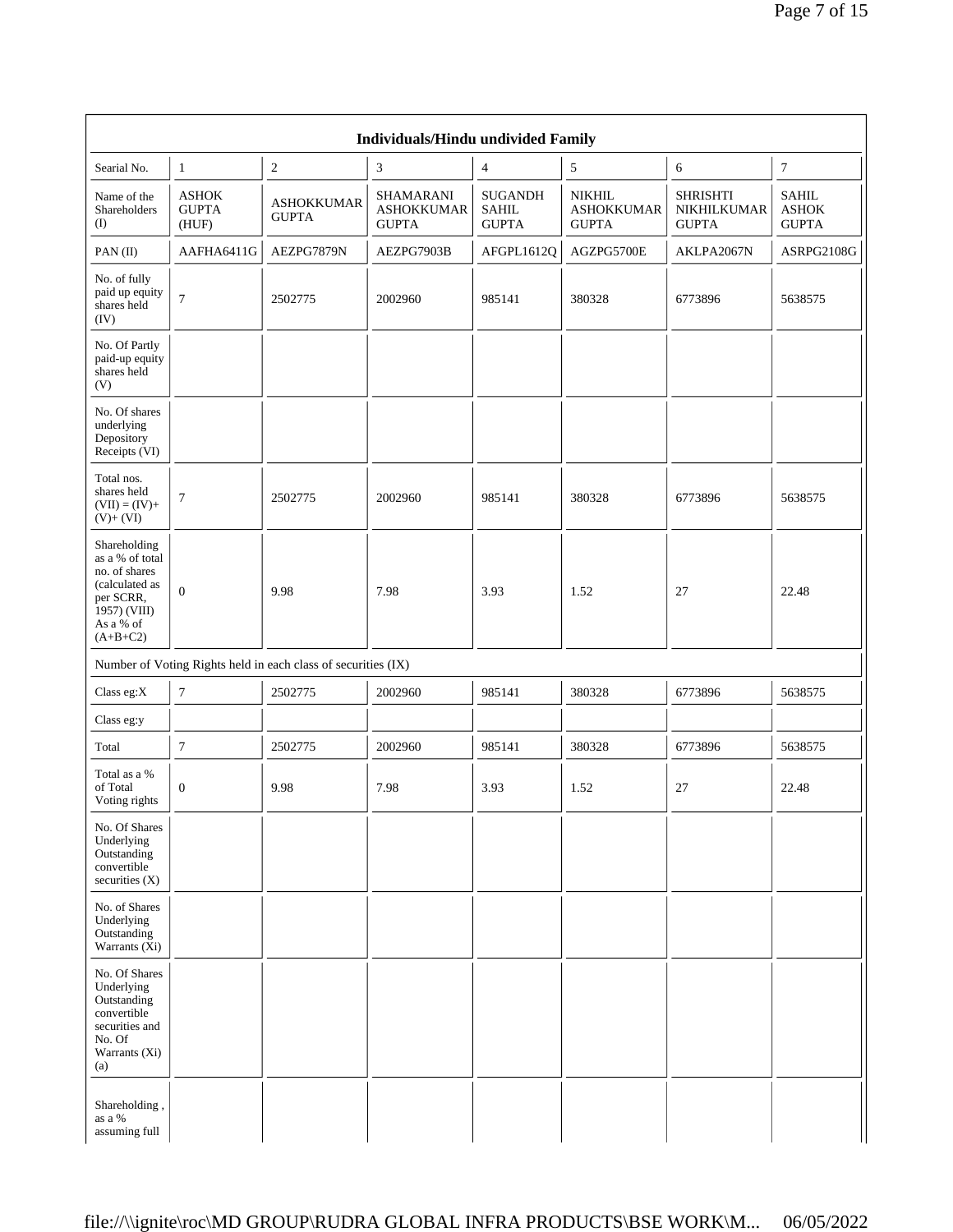| conversion of<br>convertible<br>securities (as a<br>percentage of<br>diluted share<br>capital) $(XI)=$<br>$(VII)+(Xi)(a)$<br>As a % of<br>$(A+B+C2)$ | $\overline{0}$                                          | 9.98           | 7.98             | 3.93              | 1.52     | 27               | 22.48    |  |  |
|------------------------------------------------------------------------------------------------------------------------------------------------------|---------------------------------------------------------|----------------|------------------|-------------------|----------|------------------|----------|--|--|
|                                                                                                                                                      | Number of Locked in shares (XII)                        |                |                  |                   |          |                  |          |  |  |
| No. (a)                                                                                                                                              | $\mathbf{0}$                                            | 99825          | $\boldsymbol{0}$ | $\mathbf{0}$      | 99825    | $\mathbf{0}$     | 99825    |  |  |
| As a % of<br>total Shares<br>held(b)                                                                                                                 | $\overline{0}$                                          | 3.99           | $\mathbf{0}$     | $\mathbf{0}$      | 26.25    | $\boldsymbol{0}$ | 1.77     |  |  |
|                                                                                                                                                      | Number of Shares pledged or otherwise encumbered (XIII) |                |                  |                   |          |                  |          |  |  |
| No. $(a)$                                                                                                                                            |                                                         |                |                  |                   |          |                  |          |  |  |
| As a % of<br>total Shares<br>held(b)                                                                                                                 |                                                         |                |                  |                   |          |                  |          |  |  |
| Number of<br>equity shares<br>held in<br>dematerialized<br>form $(XIV)$                                                                              | $\tau$                                                  | 2502775        | 2002960          | 985141            | 380328   | 6773896          | 5638575  |  |  |
|                                                                                                                                                      | Reason for not providing PAN                            |                |                  |                   |          |                  |          |  |  |
| Reason for<br>not providing<br>PAN                                                                                                                   |                                                         |                |                  |                   |          |                  |          |  |  |
| Shareholder<br>type                                                                                                                                  | Promoter<br>Group                                       | Promoter Group | Promoter Group   | Promoter<br>Group | Promoter | Promoter Group   | Promoter |  |  |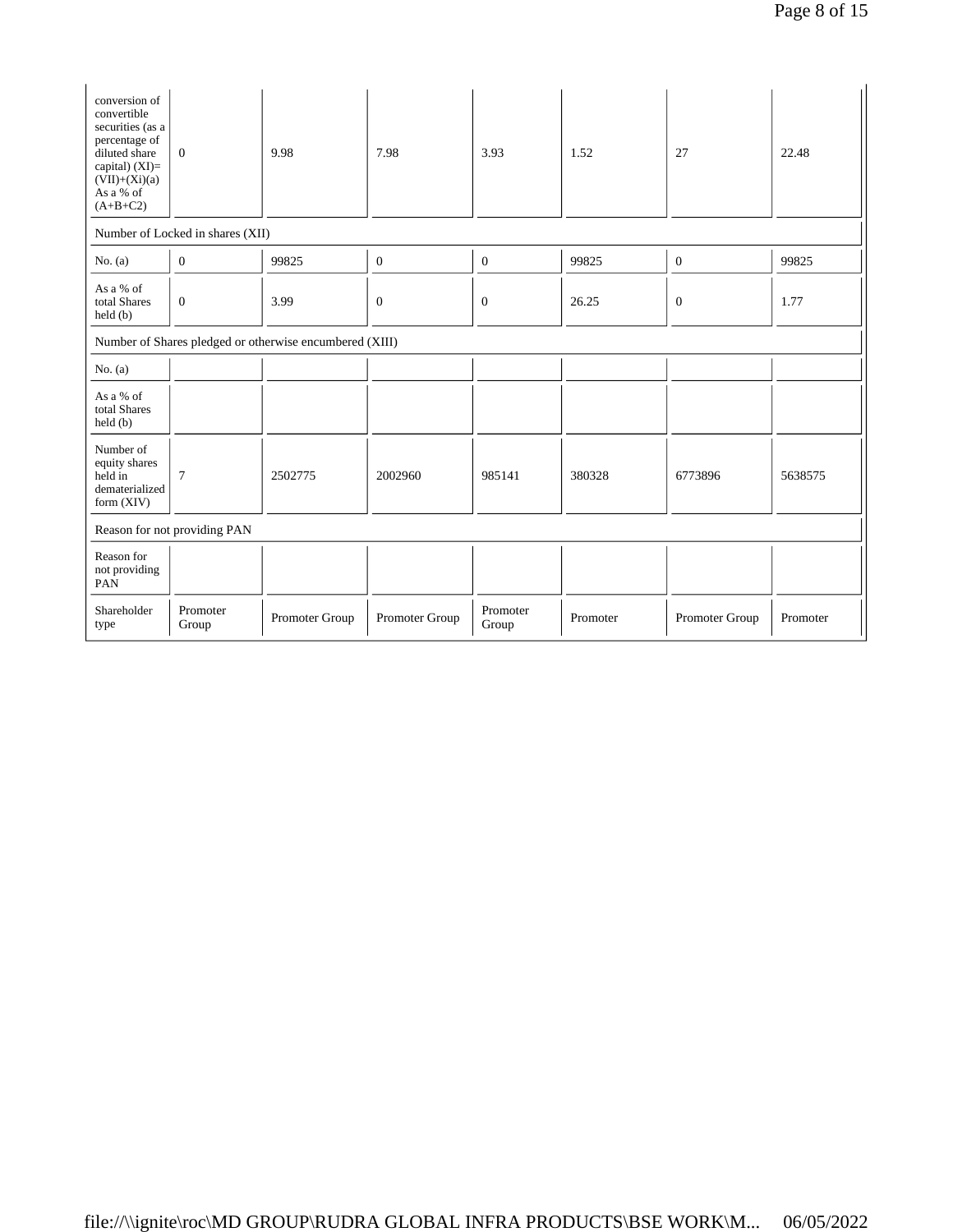| Individuals/Hindu undivided Family                                                                                                                                                        |                       |  |  |  |  |  |  |
|-------------------------------------------------------------------------------------------------------------------------------------------------------------------------------------------|-----------------------|--|--|--|--|--|--|
| Searial No.                                                                                                                                                                               |                       |  |  |  |  |  |  |
| Name of the<br>Shareholders (I)                                                                                                                                                           | Click here to go back |  |  |  |  |  |  |
| PAN $(II)$                                                                                                                                                                                | Total                 |  |  |  |  |  |  |
| No. of fully paid<br>up equity shares<br>$held$ (IV)                                                                                                                                      | 18283682              |  |  |  |  |  |  |
| No. Of Partly paid-<br>up equity shares<br>held (V)                                                                                                                                       |                       |  |  |  |  |  |  |
| No. Of shares<br>underlying<br>Depository<br>Receipts (VI)                                                                                                                                |                       |  |  |  |  |  |  |
| Total nos. shares<br>held $(VII) = (IV) +$<br>$(V)+(VI)$                                                                                                                                  | 18283682              |  |  |  |  |  |  |
| Shareholding as a<br>% of total no. of<br>shares (calculated<br>as per SCRR,<br>1957) (VIII) As a<br>% of $(A+B+C2)$                                                                      | 72.88                 |  |  |  |  |  |  |
| Number of Voting Rights held in each class of securities (IX)                                                                                                                             |                       |  |  |  |  |  |  |
| Class eg: $X$                                                                                                                                                                             | 18283682              |  |  |  |  |  |  |
| Class eg:y                                                                                                                                                                                |                       |  |  |  |  |  |  |
| Total                                                                                                                                                                                     | 18283682              |  |  |  |  |  |  |
| Total as a % of<br><b>Total Voting rights</b>                                                                                                                                             | 72.88                 |  |  |  |  |  |  |
| No. Of Shares<br>Underlying<br>Outstanding<br>convertible<br>securities (X)                                                                                                               |                       |  |  |  |  |  |  |
| No. of Shares<br>Underlying<br>Outstanding<br>Warrants $(X_i)$                                                                                                                            |                       |  |  |  |  |  |  |
| No. Of Shares<br>Underlying<br>Outstanding<br>convertible<br>securities and No.<br>Of Warrants (Xi)<br>(a)                                                                                |                       |  |  |  |  |  |  |
| Shareholding, as a<br>% assuming full<br>conversion of<br>convertible<br>securities (as a<br>percentage of<br>diluted share<br>capital) (XI)= (VII)<br>$+(Xi)(a)$ As a % of<br>$(A+B+C2)$ | 72.88                 |  |  |  |  |  |  |
| Number of Locked in shares (XII)                                                                                                                                                          |                       |  |  |  |  |  |  |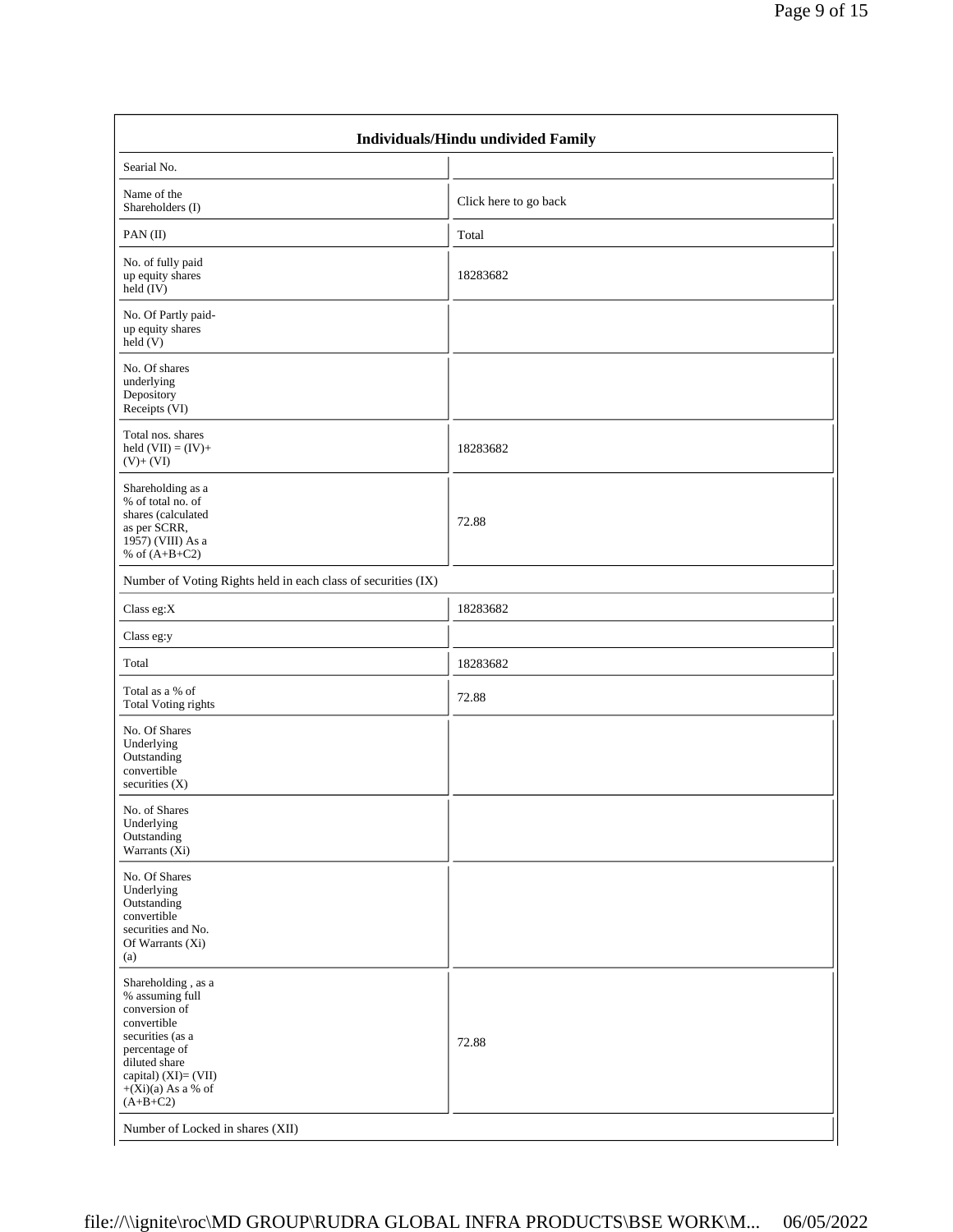| No. $(a)$                                                            | 299475   |  |  |  |  |  |
|----------------------------------------------------------------------|----------|--|--|--|--|--|
| As a % of total<br>Shares held (b)                                   | 1.64     |  |  |  |  |  |
| Number of Shares pledged or otherwise encumbered (XIII)              |          |  |  |  |  |  |
| No. $(a)$                                                            |          |  |  |  |  |  |
| As a % of total<br>Shares held (b)                                   |          |  |  |  |  |  |
| Number of equity<br>shares held in<br>dematerialized<br>form $(XIV)$ | 18283682 |  |  |  |  |  |
| Reason for not providing PAN                                         |          |  |  |  |  |  |
| Reason for not<br>providing PAN                                      |          |  |  |  |  |  |
| Shareholder type                                                     |          |  |  |  |  |  |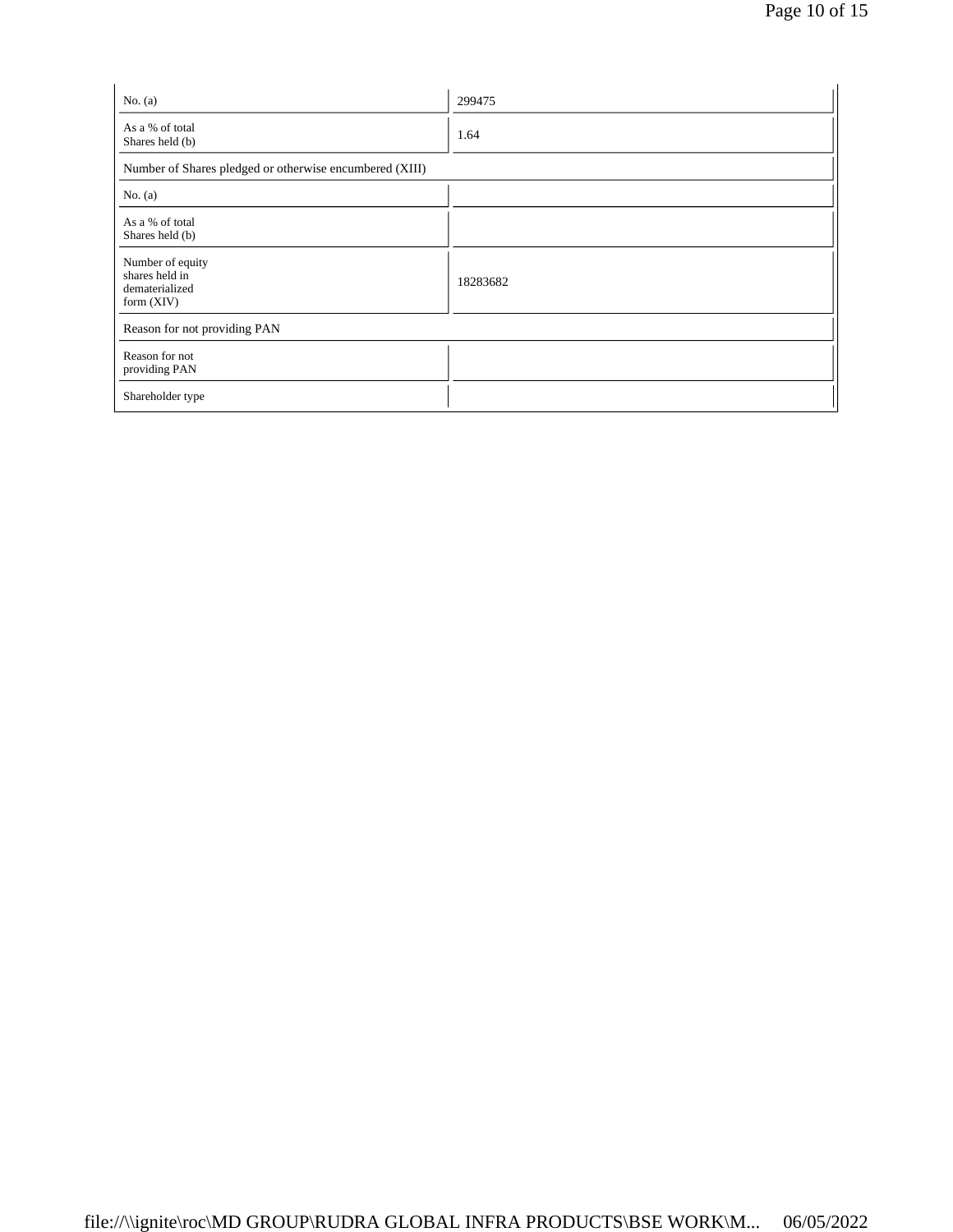| Searial No.                                                                                                                                                                           | $\mathbf{1}$                  | $\overline{c}$                                                | 3                                      |                          |
|---------------------------------------------------------------------------------------------------------------------------------------------------------------------------------------|-------------------------------|---------------------------------------------------------------|----------------------------------------|--------------------------|
| Name of the<br>Shareholders (I)                                                                                                                                                       | <b>RUCHI</b><br><b>SINGLA</b> | <b>SHUBHA ARVIND</b><br>SHRISHRIMAL                           | <b>ROLY YOGENDRA</b><br><b>KAUSHIK</b> | Click here to go<br>back |
| PAN $(II)$                                                                                                                                                                            | ADFPJ1791D                    | AJJPS6964P                                                    | BULPK8851K                             | Total                    |
| No. of fully paid<br>up equity shares<br>held $(IV)$                                                                                                                                  | 268000                        | 363652                                                        | 380926                                 | 1012578                  |
| No. Of Partly paid-<br>up equity shares<br>$\text{held} (V)$                                                                                                                          |                               |                                                               |                                        |                          |
| No. Of shares<br>underlying<br>Depository<br>Receipts (VI)                                                                                                                            |                               |                                                               |                                        |                          |
| Total nos. shares<br>held $(VII) = (IV) +$<br>$(V)+(VI)$                                                                                                                              | 268000                        | 363652                                                        | 380926                                 | 1012578                  |
| Shareholding as a<br>% of total no. of<br>shares (calculated<br>as per SCRR,<br>1957) (VIII) As a<br>% of $(A+B+C2)$                                                                  | 1.07                          | 1.45                                                          | 1.52                                   | 4.04                     |
|                                                                                                                                                                                       |                               | Number of Voting Rights held in each class of securities (IX) |                                        |                          |
| Class eg: X                                                                                                                                                                           | 268000                        | 363652                                                        | 380926                                 | 1012578                  |
| Class eg:y                                                                                                                                                                            |                               |                                                               |                                        |                          |
| Total                                                                                                                                                                                 | 268000                        | 363652                                                        | 380926                                 | 1012578                  |
| Total as a % of<br><b>Total Voting rights</b>                                                                                                                                         | 1.07                          | 1.45                                                          | 1.52                                   | 4.04                     |
| No. Of Shares<br>Underlying<br>Outstanding<br>convertible<br>securities $(X)$                                                                                                         |                               |                                                               |                                        |                          |
| No. of Shares<br>Underlying<br>Outstanding<br>Warrants $(X_i)$                                                                                                                        |                               |                                                               |                                        |                          |
| No. Of Shares<br>Underlying<br>Outstanding<br>convertible<br>securities and No.<br>Of Warrants (Xi)<br>(a)                                                                            |                               |                                                               |                                        |                          |
| Shareholding, as a<br>% assuming full<br>conversion of<br>convertible<br>securities (as a<br>percentage of<br>diluted share<br>capital) (XI)= (VII)<br>$+(X)$ As a % of<br>$(A+B+C2)$ | 1.07                          | 1.45                                                          | 1.52                                   | 4.04                     |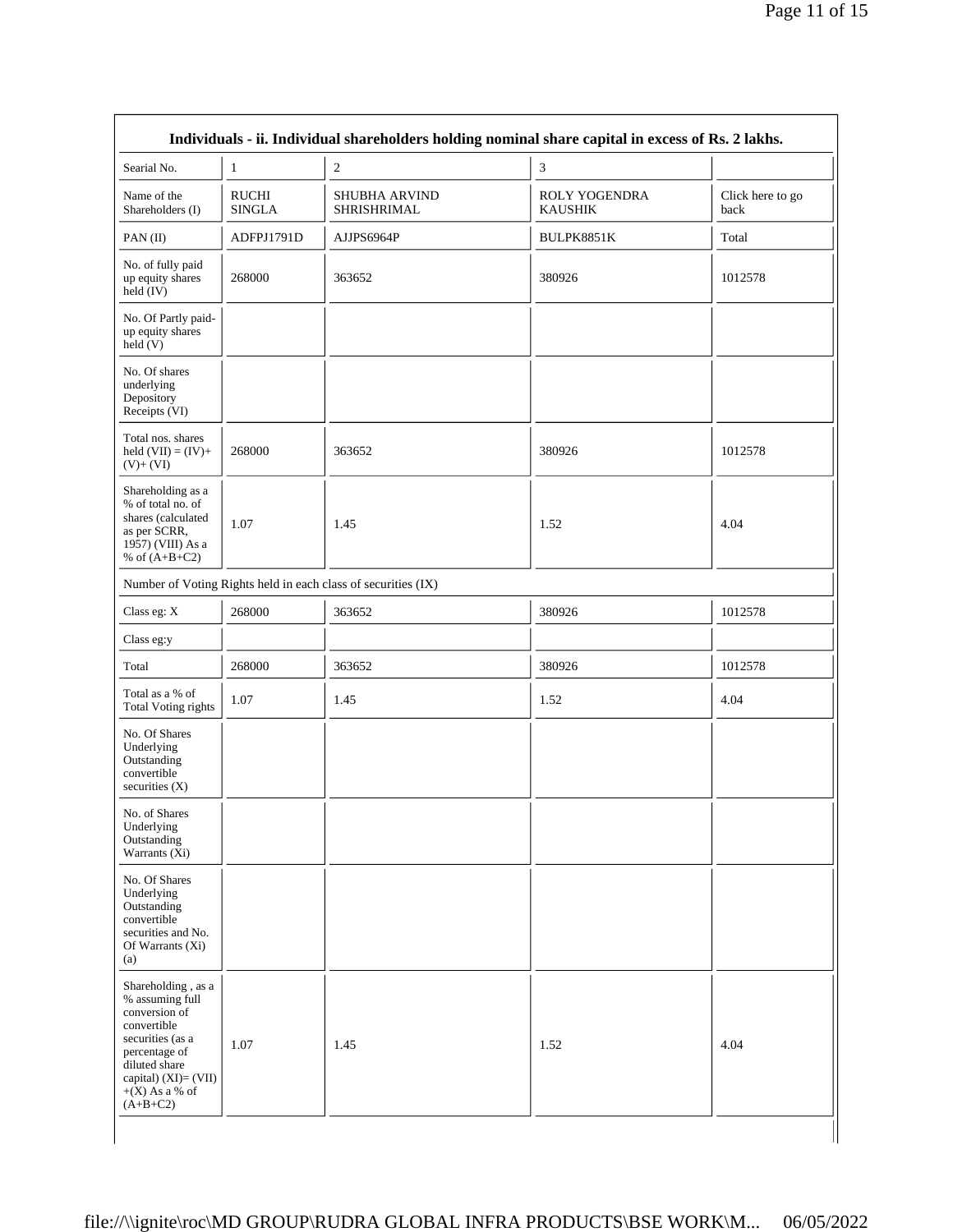| Number of Locked in shares (XII)                                     |        |        |        |         |  |  |  |  |
|----------------------------------------------------------------------|--------|--------|--------|---------|--|--|--|--|
| No. $(a)$                                                            |        |        |        |         |  |  |  |  |
| As a % of total<br>Shares held (b)                                   |        |        |        |         |  |  |  |  |
| Number of equity<br>shares held in<br>dematerialized<br>form $(XIV)$ | 268000 | 363652 | 380926 | 1012578 |  |  |  |  |
| Reason for not providing PAN                                         |        |        |        |         |  |  |  |  |
| Reason for not<br>providing PAN                                      |        |        |        |         |  |  |  |  |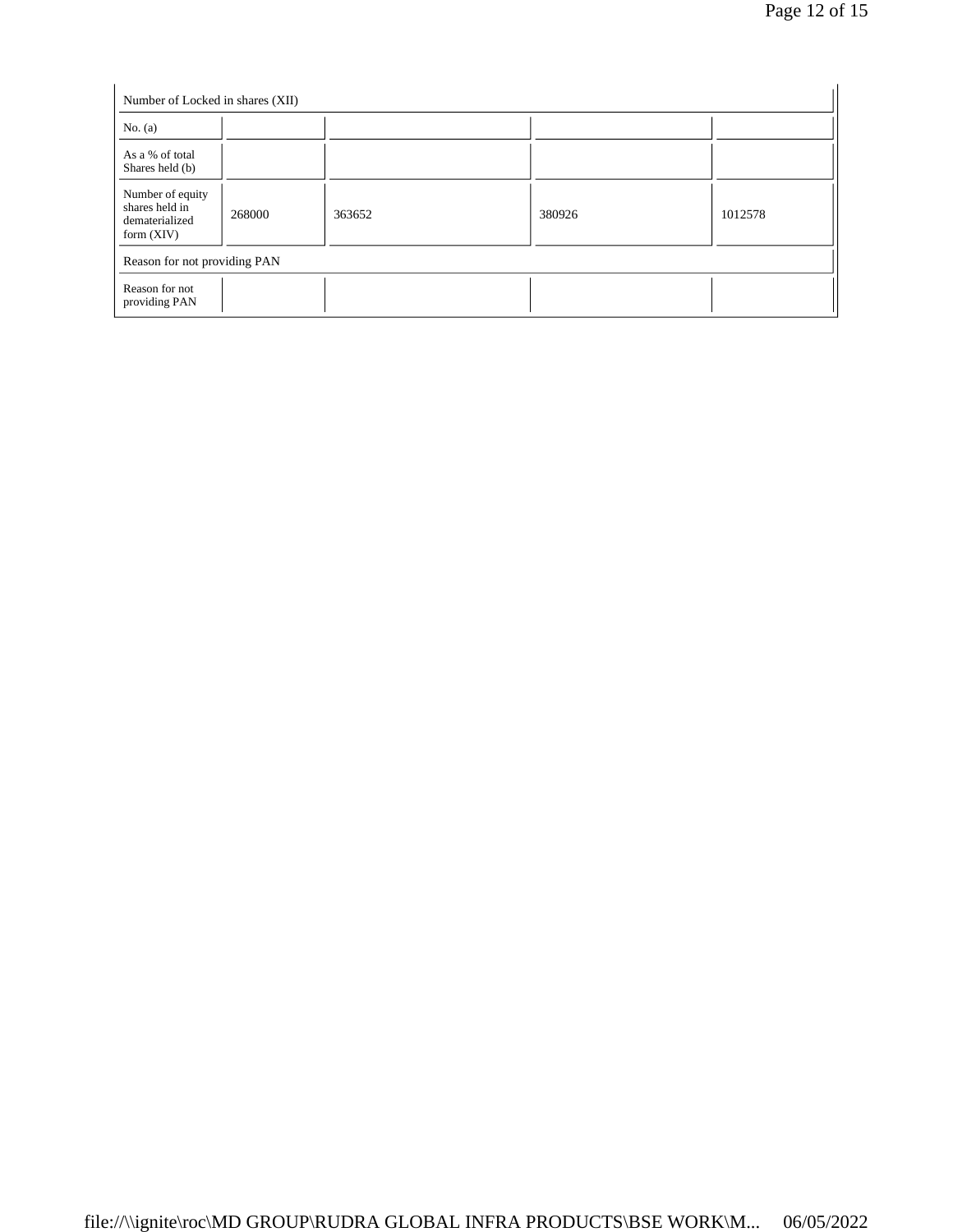| Searial No.                                                                                                          | 1                                                             | $\boldsymbol{2}$                          | 3                   | 4                          |                          |
|----------------------------------------------------------------------------------------------------------------------|---------------------------------------------------------------|-------------------------------------------|---------------------|----------------------------|--------------------------|
| Category                                                                                                             | Non-Resident Indian<br>(NRI)                                  | Non-Resident Indian (NRI)                 | Clearing<br>Members | <b>Bodies</b><br>Corporate |                          |
| Category / More<br>than 1 percentage                                                                                 | Category                                                      | More than 1 percentage of<br>shareholding | Category            | Category                   |                          |
| Name of the<br>Shareholders (I)                                                                                      |                                                               | <b>ABHINAV KUMAR</b>                      |                     |                            | Click here to go<br>back |
| PAN $(II)$                                                                                                           |                                                               | ACVPK7221J                                |                     |                            | Total                    |
| No. of the<br>Shareholders (I)                                                                                       | 9                                                             | $\mathbf{1}$                              | 9                   | 10                         | 28                       |
| No. of fully paid<br>up equity shares<br>$held$ (IV)                                                                 | 1518317                                                       | 1507647                                   | 16791               | 270530                     | 1805638                  |
| No. Of Partly paid-<br>up equity shares<br>$\text{held} (V)$                                                         |                                                               |                                           |                     |                            |                          |
| No. Of shares<br>underlying<br>Depository<br>Receipts (VI)                                                           |                                                               |                                           |                     |                            |                          |
| Total nos. shares<br>held $(VII) = (IV) +$<br>$(V)+(VI)$                                                             | 1518317                                                       | 1507647                                   | 16791               | 270530                     | 1805638                  |
| Shareholding as a<br>% of total no. of<br>shares (calculated<br>as per SCRR,<br>1957) (VIII) As a<br>% of $(A+B+C2)$ | 6.05                                                          | 6.01                                      | 0.07                | 1.08                       | 7.2                      |
|                                                                                                                      | Number of Voting Rights held in each class of securities (IX) |                                           |                     |                            |                          |
| Class eg: X                                                                                                          | 1518317                                                       | 1507647                                   | 16791               | 270530                     | 1805638                  |
| Class eg:y                                                                                                           |                                                               |                                           |                     |                            |                          |
| Total                                                                                                                | 1518317                                                       | 1507647                                   | 16791               | 270530                     | 1805638                  |
| Total as a % of<br><b>Total Voting rights</b>                                                                        | 6.05                                                          | 6.01                                      | 0.07                | 1.08                       | 7.2                      |
| No. Of Shares<br>Underlying<br>Outstanding<br>convertible<br>securities (X)                                          |                                                               |                                           |                     |                            |                          |
| No. of Shares<br>Underlying<br>Outstanding<br>Warrants $(X_i)$                                                       |                                                               |                                           |                     |                            |                          |
| No. Of Shares<br>Underlying<br>Outstanding<br>convertible<br>securities and No.<br>Of Warrants (Xi)<br>(a)           |                                                               |                                           |                     |                            |                          |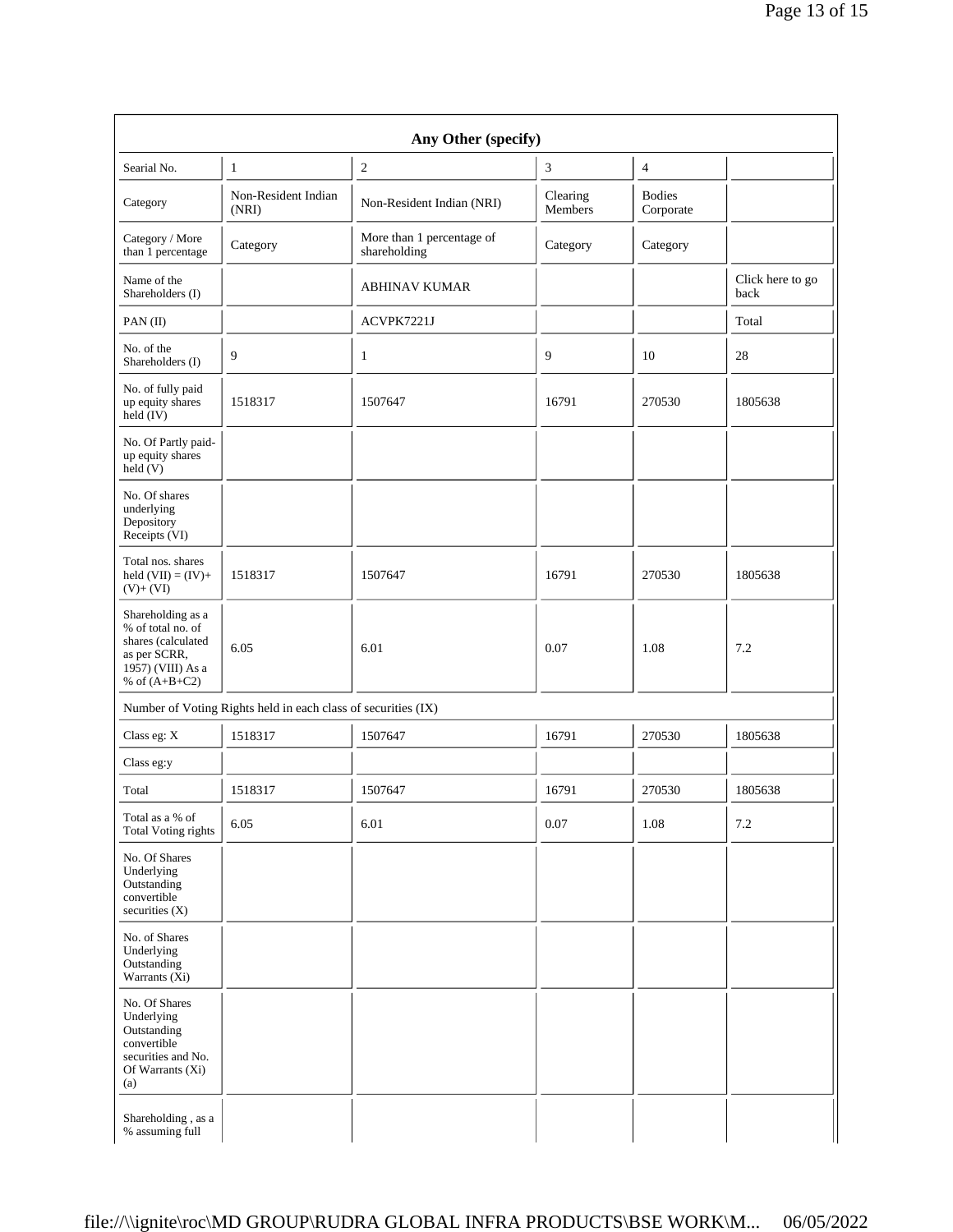| conversion of<br>convertible<br>securities (as a<br>percentage of<br>diluted share<br>capital) $(XI) = (VII)$<br>$+(X)$ As a % of<br>$(A+B+C2)$ | 6.05    | 6.01    | 0.07  | 1.08   | 7.2     |  |  |  |  |
|-------------------------------------------------------------------------------------------------------------------------------------------------|---------|---------|-------|--------|---------|--|--|--|--|
| Number of Locked in shares (XII)                                                                                                                |         |         |       |        |         |  |  |  |  |
| No. $(a)$                                                                                                                                       |         |         |       |        |         |  |  |  |  |
| As a % of total<br>Shares held (b)                                                                                                              |         |         |       |        |         |  |  |  |  |
| Number of equity<br>shares held in<br>dematerialized<br>form $(XIV)$                                                                            | 1518317 | 1507647 | 16791 | 270530 | 1805638 |  |  |  |  |
| Reason for not providing PAN                                                                                                                    |         |         |       |        |         |  |  |  |  |
| Reason for not<br>providing PAN                                                                                                                 |         |         |       |        |         |  |  |  |  |